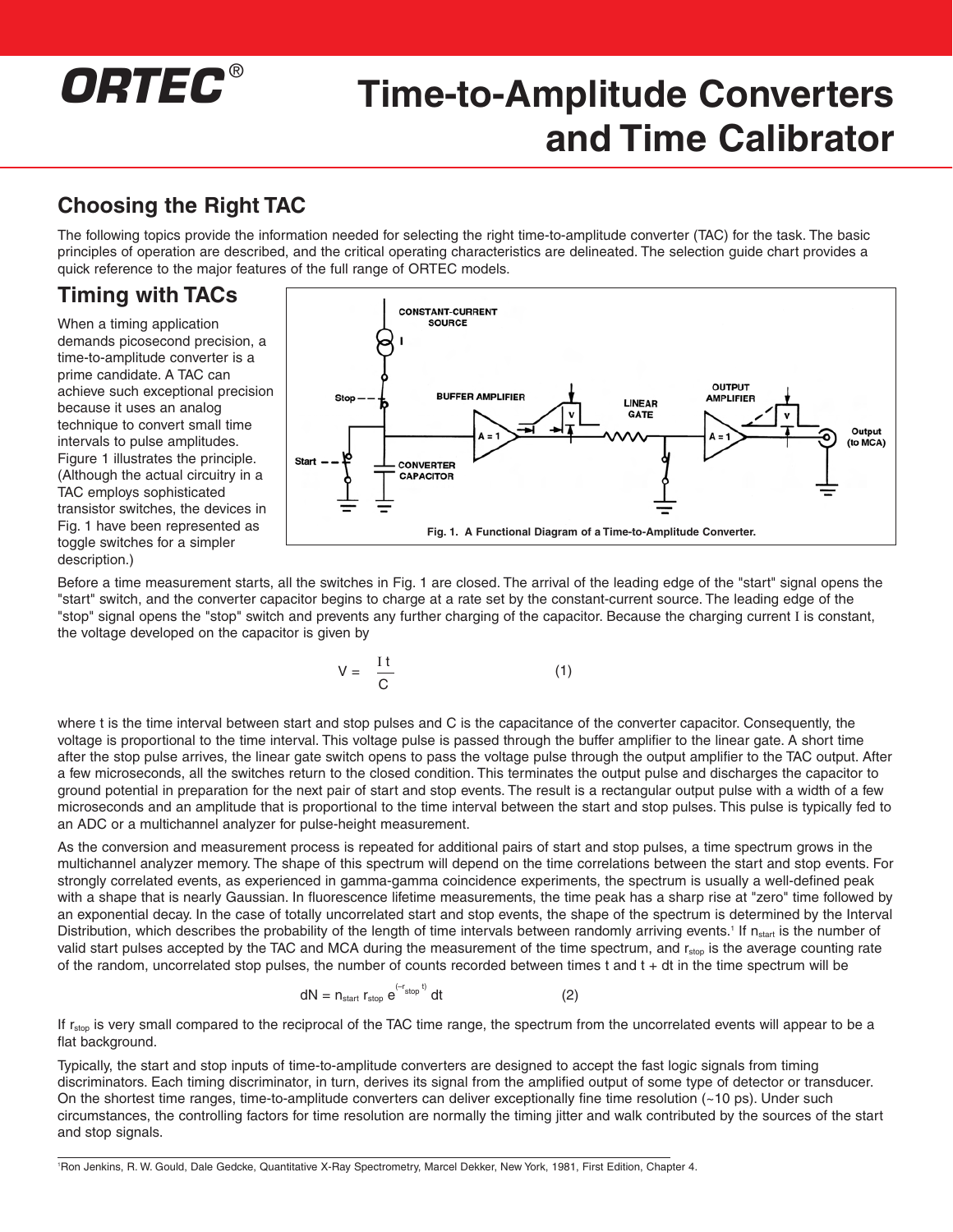### **Adding Delays and Biased Amplifiers**

Because of the nature of the TAC circuitry, it is difficult to measure time intervals <10 ns with good linearity. However, many measurements involve start and stop signals that arrive within ±10 ns of each other. The solution for these situations is to insert an appropriate delay in the stop signal path. Selecting a delay in the range of 10 to 30 ns on an ORTEC Model 425A Nanosecond Delay is usually sufficient to move the timing peak into the linear region of the time spectrum. The stop delay can also be adjusted to center the features of interest in the time spectrum.

### **A TAC Makes Coincidence Set-Ups Much Easier**

By adding a single-channel pulse-height analyzer (SCA) to the output of a TAC, the time-to-amplitude converter can be used to identify coincident events between two detectors. To appreciate the power of this method, one must compare it to the alternative technique, the simple overlap coincidence circuit. Figure 2 illustrates the principle behind the overlap coincidence function offered in the ORTEC Models CO4020, 414A, and 418A. The overlap coincidence circuit is simply a two-input AND gate. As depicted by the waveforms in Fig. 2, the AND gate generates a "logic 1" output only when "logic 1" pulses are present on both the A and B inputs. In fact, the output is generated only for the time during which the A and B pulses overlap. This is the reason the circuit is known as an overlap coincidence.

Detecting truly coincident pulses places special restrictions on pulses A and B. First, the delays through the electronics producing the pulses must be the same for both detectors, so that both pulses arrive at the AND gate at the same time. Second, the width of each pulse must be equal to the maximum timing uncertainty for its respective detector. If



the pulse width is too narrow or the delays are not quite matched, some of the truly correlated pulses will not overlap, and the C output will be missing. This represents a loss of coincidence detection efficiency. If the A or B pulses are too wide, uncorrelated events will have a higher probability of generating an output due to accidental overlap, and that is contrary to the purpose of the scheme. Choosing the proper pulse widths and delays to achieve 100% efficiency for identifying correlated events, while minimizing the sensitivity to uncorrelated events, requires a laborious series of trial-and-error measurements. Experimenters often avoid this task by making the pulse widths much larger than the "best guess" for the detector's timing uncertainty. Of course, the quality of the

experiment will suffer if these pulses are either too wide or too narrow.

Figure 3 shows how a TAC with an SCA (i.e., Model 567 TAC/SCA) can be used to simplify the selection of the optimum coincidence resolving time. The prompt timing pulse from the germanium detector operates the start input of the TAC, while the delayed pulse from the scintillation detector triggers the stop input. When the analog output of the TAC is analyzed by the multichannel analyzer, the spectrum in Fig. 4 is observed. There is a peak formed by the correlated gamma- ray events from the two detectors. This peak sits on an essentially flat background caused by the uncorrelated events from the two detectors. (See the comments following Equation 2.)

By connecting the logic output of the SCA to the gate input of the MCA,

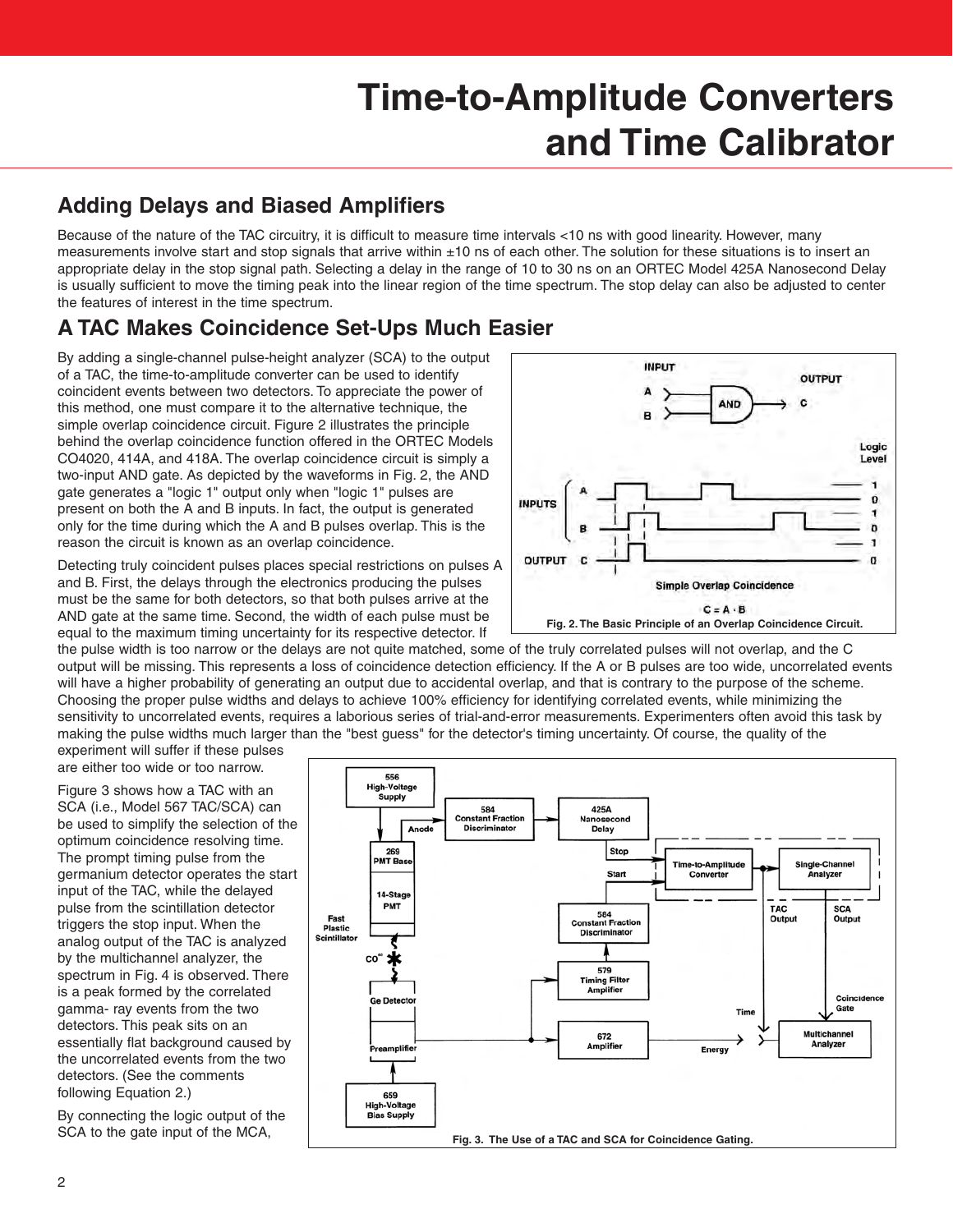only those TAC pulses which fall within the SCA window will be analyzed by the MCA. With minimal effort, the SCA thresholds can be adjusted to ensure that only the events in the peak are accepted. Subsequently, the SCA output is used as the coincidence gate when analyzing the energy spectrum from the germanium detector on the MCA. By replacing the overlap coincidence with a TAC and SCA, the optimum coincidence resolving time can be selected quickly and with full knowledge of the intrinsic time resolution of the system.

Note that the SCA window for "correlated events" in Fig. 4 includes a background contribution from "uncorrelated events". The contribution of these uncorrelated events to the energy spectrum can be assessed by setting another SCA window of equal width in the uncorrelated background region of the time spectrum. This second SCA is used to gate a second MCA, which will record the energy spectrum corresponding to uncorrelated events. Subtraction of the two energy spectra will yield a spectrum free of the uncorrelated events. (NOTE: A minor correction to the second SCA window width based on Equation 2 may be required at high counting rates.)

**SCA Window** for "Correlated Events" Channel **SCA Window** for "Uncorrelated Counts per Events" **Time (or Channel Number) Fig. 4. The Time Spectrum from the TAC in Figure 3.**

At extremely high counting rates the processing time of the TAC and SCA may contribute noticeably to the dead time losses of the coincidence spectrometer. In

this rare case, an overlap coincidence with updating inputs and outputs is the better choice because of its inherently lower dead time for identifying coincident events.

### **Assigning Start and Stop Inputs for Lower Dead Time**

If a very high counting rate is provided to the start input while an extremely low counting rate is supplied to the stop input, the TAC will spend a lot of time responding to start pulses that have no associated stop pulse within the selected time range. Starts with no stops will cause excessive dead time in the TAC without producing useful data. Reversing the input assignments so that the higher counting rate is on the stop input will minimize this dead time.

Reversing the start and stop inputs is particularly important in applications where a sample is excited by a periodic pulse and the time spectrum of the reaction products emitted by the sample is to be recorded. Usually, the repetition rate of the periodic pulse is high and the counting rate of the reaction products is extremely low. Logically, one would expect the excitation pulse to be the start pulse and the reaction products to provide the stop pulses. But, this creates too much dead time in the TAC. To reduce the dead time, the reaction products should drive the start input while the excitation pulse is delayed and fed to the stop input. The length of the stop delay should be approximately 90% of the time range selected on the TAC. Fig. 5 is an example of the reversed start/stop technique applied to a fluorescence lifetime spectrometer.

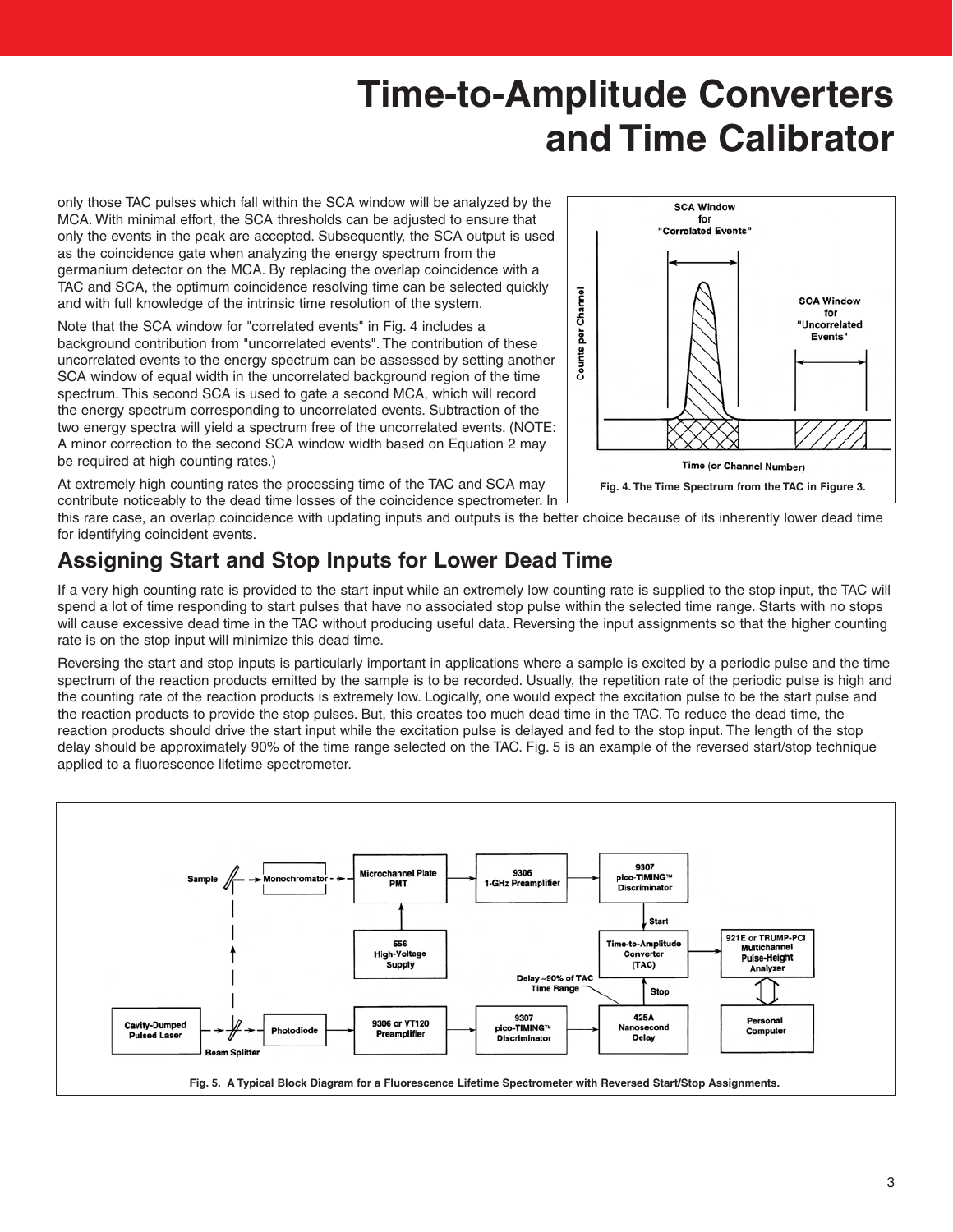#### **Limiting the Counting Rate to Avoid Spectrum Distortion**

A high-resolution TAC measures the time interval from the first accepted start pulse to the next stop pulse. It ignores all subsequent start pulses and any additional stop pulses until it has finished converting the first pair of start and stop pulses. If either input is receiving randomly distributed pulses at a very high counting rate, the TAC will prefer to analyze the pulses arriving earlier on that input and will suppress the pulses that arrive later. This will distort the measured time spectrum for correlated start and stop events. The distortion can be controlled by limiting the counting rates at the start and stop inputs. From Poisson statistics,<sup>1</sup> it can be shown that limiting the average random counting rate r at both start and stop inputs to

#### $r < 0.01 / T_{\text{range}}$  (3)

will ensure that the number of suppressed pulses in the analyzed time range  $T_{\text{range}}$  will be less than 0.5% of the number of accepted pulses on the respective input. This condition is adequate to ensure less than a 1% distortion of the time spectrum.

For a short time range,  $T_{\text{range}} = 50$  ns, the condition in Equation 3 limits the counting rate to 200,000 counts/s at both the start and stop inputs to the TAC. This counting rate is still high enough to require an MCA with a conversion time of 5 µs or less in order to keep up with the data from the TAC.

#### **When an MCS is a Better Choice than a TAC**

A time-to-amplitude converter is a productive solution for measurements on time ranges less than 10 µs when time resolutions from 10 ps to 50 ns are required. However, a TAC can measure only a single time interval for each start pulse, and this limits its utility on the longer time ranges. For example, the condition in Equation 3 restricts the input rates to <1,000 counts/s on a 10-µs time range. This is a low data acquisition rate. On a 1-ms time range, the input rate is limited to 10 counts/s, an extremely low data acquisition rate! Obviously, a time-to-amplitude converter is handicapped by low data acquisition rates on the longer time ranges when distortion of the time spectrum must be avoided.

Most measurements that require time ranges in excess of 10 µs involve a controlled, pulsed source of excitation. In such circumstances, a multichannel scaler (MCS) is advantageous because it can accept multiple stop pulses for each start pulse. The pulsed excitation source starts the time scan on the MCS, and the events caused by the excitation are counted as a function of time on the counting input of the MCS. The result is a spectrum of the number of events versus the time after excitation. With a pulse-pair resolving time of 1 ns, the ORTEC Model 9353 is able to process average "stop" rates up to 10 MHz with less than 1% dead time losses, and burst rates up to 1 GHz. Of course, the period between excitation (start) pulses must be longer than the time interval being measured.

Clearly, the MCS is the more productive instrument for measuring time ranges longer than a few microseconds. However, the performance for some MCS models on shorter time ranges is limited by the intrinsic time resolution off set by the minimum possible dwell time.

A TAC combined with the CAMAC multi-parameter ADCs is an ideal solution for measurements requiring correlated sampling of amplitude and time data from one or more detectors. The 9353 is not suited for multi-parameter measurements.

Generally, one should consider a TAC for time ranges <1 µs and multi-parameter measurements and the 9353 for time ranges from microseconds to milliseconds. For further information on the latter two instruments see the Counters, Ratemeters, and Multichannel Scalers introduction.

#### **Calibrating the Time Scale**

The simplest way to calibrate the time scale of the spectrum recorded on the multichannel analyzer is to insert cable delays of known length between the timing discriminator output and the TAC input. The additional delay will shift the peak in the time spectrum. The amount of shift can be calibrated against the known value for the inserted delay. The Model 425A Nanosecond Delay is a convenient source of adjustable delays for this purpose.

For higher accuracy in calibrating the time scale, the Model 462 Time Calibrator is the better choice. This unit uses an accurate digital clock to produce stop pulses at precisely spaced intervals after a start pulse. A short data acquisition with the Model 462 connected to the TAC inputs results in multiple peaks in the spectrum. The spacing between these peaks corresponds to the period selected by the controls on the Model 462.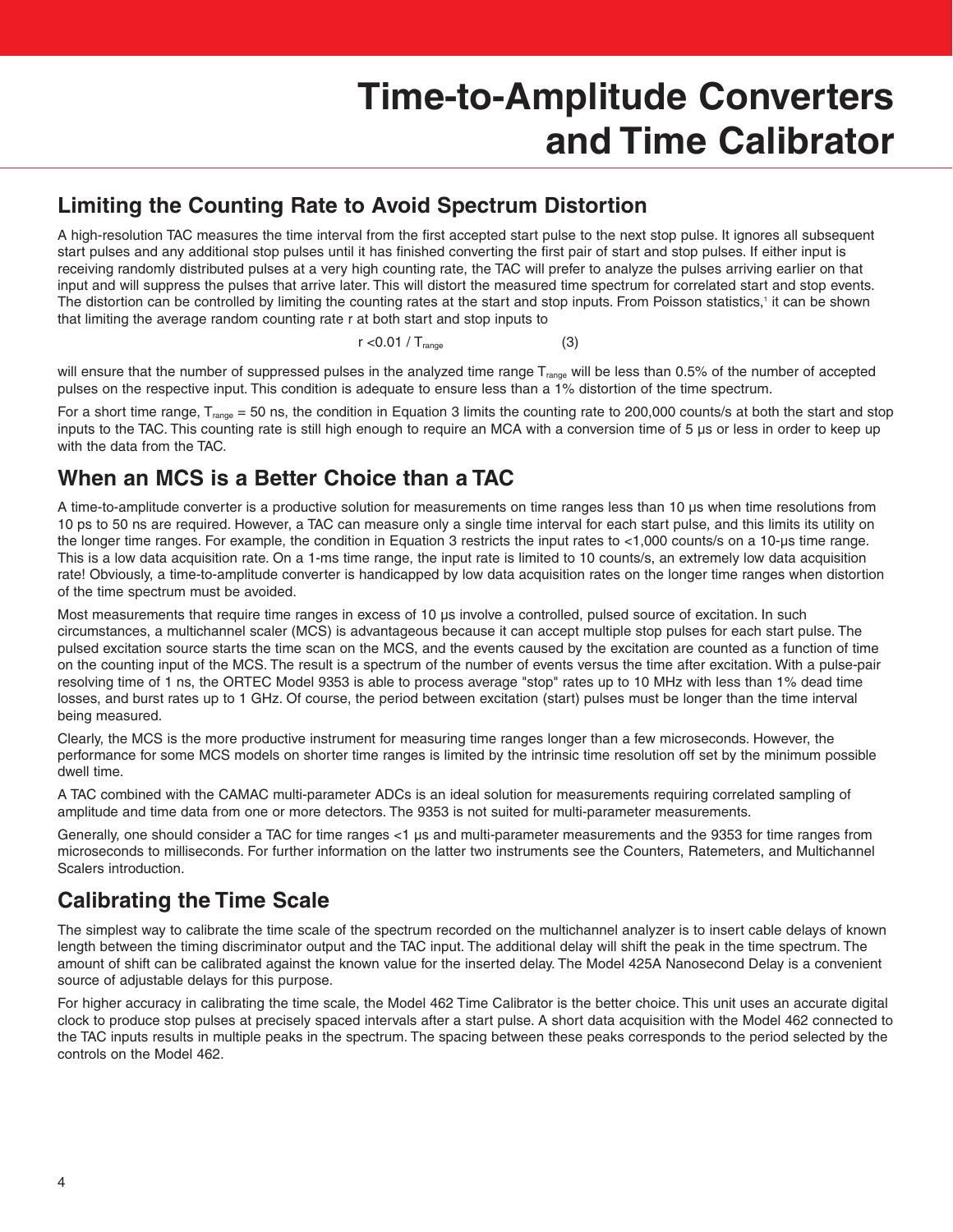#### **Accounting and Correcting for Dead Time in the TAC and MCA**

The sources of dead time in a time spectrometer employing a TAC and MCA are easily identifiable, although the derivation of the throughput equations is somewhat more complicated. The time-to-amplitude converter is only able to process one pair of start and stop pulses in each conversion. Once a start pulse has been accepted all further start pulses are ignored until the conversion and reset processes are finished. Similarly, the TAC responds to the first stop pulse that arrives after the accepted start pulse, and ignores all subsequent stop pulses until the next valid start pulse has been accepted. As a result, subsequent start pulses find the start input to be dead from the time of acceptance of the last valid start pulse until the end of the TAC reset. Additional stop pulses find the stop input to be dead from the time the first stop pulse is accepted (following a valid start pulse) until the time of acceptance of the next start pulse.

If the multichannel analyzer dead time is longer than the TAC dead time, the MCA can also contribute to the dead time losses, because the MCA will not always be ready to accept the next TAC output. Choosing an MCA conversion time that is less than the minimum TAC dead time eliminates the MCA dead time contribution. If the MCA dead time is longer than the TAC dead time, one can gate off the TAC start input with the MCA busy signal in order to use the throughput equations developed below.

The following throughput equations relate the time spectrum viewed by the detector to the spectrum actually recorded by the TAC and MCA. They can be used for three purposes: a) to predict the distortions caused by dead time losses, b) to determine the counting rate limits that render the distortion negligible or, c) to implement dead time correction algorithms that permit data acquisition at higher counting rates. The four most common cases are summarized below.

#### Case 1: Periodic Start and Random Stops,  $T_s > T_d$

To avoid excessive complication, consider a periodic start pulse whose period  $T_s$  is longer than the combined TAC/MCA dead time  $T_d$ . In this case, no start pulses occur when the TAC/MCA cannot respond. The start pulse normally corresponds to the time at which a process is stimulated. The stop input is used to record the time spectrum of the products emitted from that stimulation. The apparatus must be designed to restrict the intensity of the product events so that statistical sampling of the time distribution is possible via singleion or single-photon counting.

The MCA sorts the analog output of the TAC into a histogram, whose length is equal to the maximum number of channels offered by the MCA. Thus, each channel spans a time interval, Δt, and the start-to-stop time represented by channel i is

$$
t = i \Delta t \tag{4}
$$

where i extends from  $i = 0$  to  $i = i_{max}$ . The maximum channel number  $i_{max}$  is typically in the range of 1000 to 16,000.

To demonstrate the minor effect of the detector and timing discriminator dead time, a single, extending dead time, T<sub>e</sub>, will be ascribed to that source. T<sub>e</sub> is represented in channel numbers by  $\tau_e$  (rounded to the nearest integer value), where

$$
T_e = \tau_e \Delta t \tag{5}
$$

If a time spectrum is accumulated for a preset number of valid start pulses,  $n_1$ , and the number of events recorded in channel i is  $q_i$ then the probability of recording an event in channel i for a single valid start pulse is given<sup>2</sup> by equation  $(6)$ .

$$
\frac{q_i}{n_1} = \frac{Q_i}{n_1} \exp\left[-\sum_{j=0}^{i-1} Q_j / n_1\right] \exp\left[-U(\tau_e - i)\sum_{j=1}^{i-1} Q_j / n_1\right] \tag{6}
$$

The right-hand side of equation (6) is composed of three probabilities. The probability of an event impinging on the detector and destined for channel i (before dead time losses) is  $Q_i / n_1$ . This event cannot be recorded in channel i if it was preceeded by any stop events since the start pulse. The probability of no stop pulses from channel  $j = 0$  to  $i - 1$  is given by the first exponential term in equation  $(6)$ . If the counting rate at the stop input is absolutely zero for  $i < 0$  (no stop pulses preceeding the start pulse) the last exponential term in equation (6) becomes 1. However, most detectors have some low level of background counting rate caused by thermal excitation. Hence, a background stop pulse occuring in the interval from  $t = -T_e$  to  $t = 0$  would prevent the desired stop pulses from being detected in the interval from  $t = 0$  to  $t = T_e$ . To account for this effect, the last exponential term in equation (6) is the probability of no stop pulses preceeding  $i = 0$  in the time interval  $\tau_e$ . The step function is defined by

$$
U(\tau_e - i) = 1 \text{ for } \tau_e - i > 0 \tag{7}
$$

$$
= 0 \text{ for } \tau_e - i \le 0
$$

<sup>2</sup> D.A. Gedcke, Development notes and private communication, Nov.–Dec. 1996.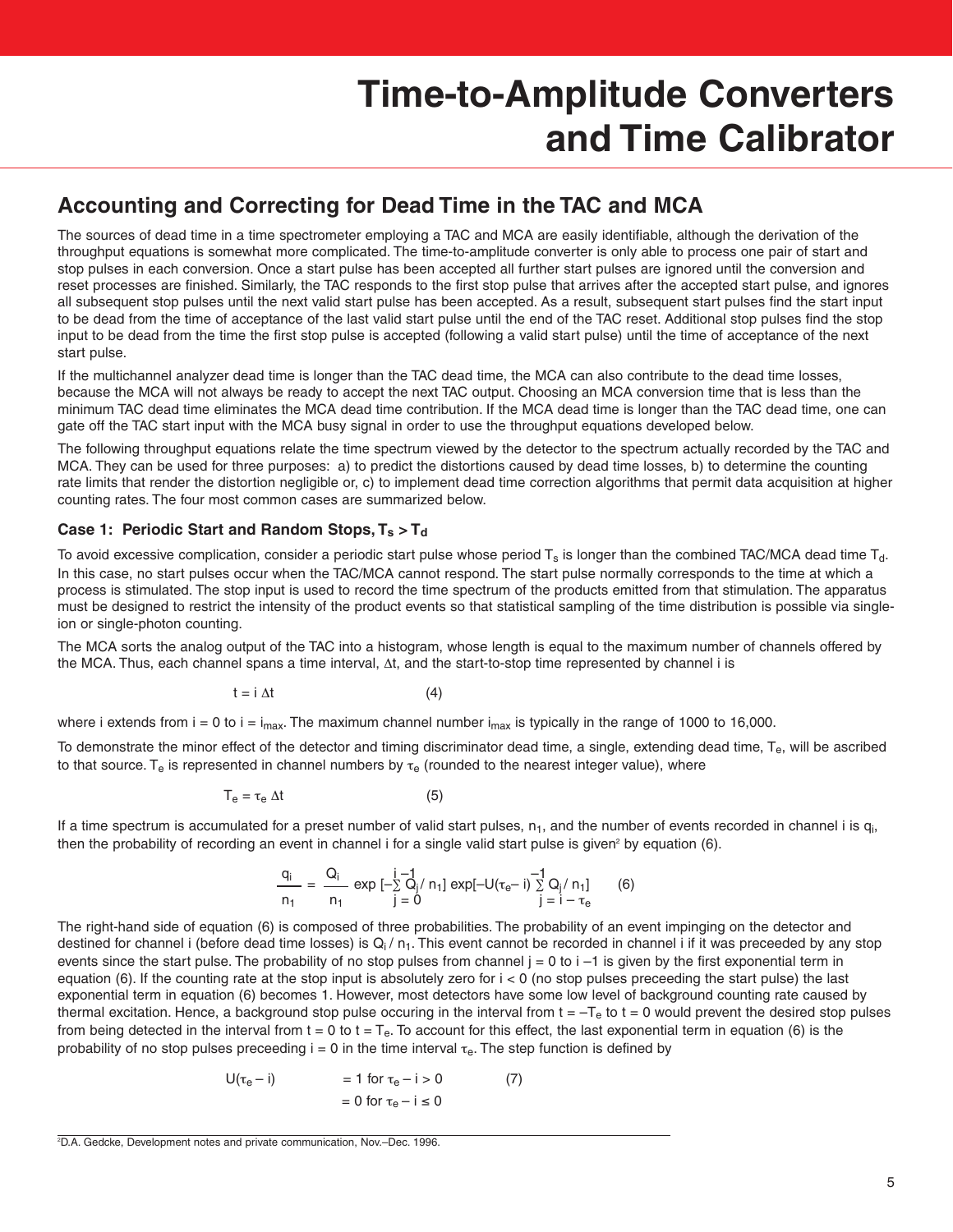Equation (6) can be used to correct the acquired spectrum, q<sub>i</sub>, for dead time losses in order to generate the corrected time spectrum,  $Q_i$ . One starts at channel 0 and presumes all  $Q_i$  preceeding channel 0 are zero. As one moves channel by channel to the right in the spectrum the  $Q_i$  become available from the  $Q_i$  calculated for the previous channels. This calculation is repeated until the maximum channel,  $i_{max}$ , has been treated. The resulting set of  $Q_i$  is the time spectrum corrected for dead time losses, with one exception. Because the values of  $Q_i$  for  $i \le 0$  were unknown and presumed zero, the corrected spectrum will be underestimated for values of i up to several times  $\tau_{\rm e}$ . This shortcoming can be easily overcome by adding sufficient cable delay to the stop input to move the spectral features of interest out of the affected region. This allows one to ignore the timing discriminator dead time if it is small compared to the measured time span.

Because the counts  $q_i$  are sampled from a preset number of start pulses,  $n_1$ , the statistical variance in  $q_i$  is given by<sup>2</sup>

$$
\sigma_{qi}^{2} = n_{1} \frac{q_{i}}{n_{1}} (1 - \frac{q_{i}}{n_{1}})
$$
\n
$$
\approx q_{i} \qquad \text{for } q_{i} / n_{1} << 1
$$
\n(8)

Moreover, the variance in the sum of the counts from any channels from  $j = h$  to k is

$$
\sigma_m^2 = m = \sum_{j=1}^{k} q_j \tag{9}
$$

By using a straight-forward propagation-of-errors computation, while ignoring the timing discriminator dead time, the variance in the  $Q_i$ calculated via equation (6) is $2$ 

$$
\sigma_{Qi}^{2} = Q_{i} (Q_{i} / q_{i}) [1 + (q_{i} / n_{1}) \sum_{j=0}^{i-1} \sigma_{Qi}^{2} / n_{1}]
$$
 (10)  

$$
\approx Q_{i} (Q_{i} / q_{i})
$$

The approximation in the last line of equation (10) is highly accurate, because the second term in the square brackets is negligible compared to 1 for practical applications. An alternative expression of the relationship in equation (10) is

$$
\frac{\sigma_{Qi}}{Q_i} = \frac{\sigma_{qi}}{q_i} = \frac{1}{q_i^{1/2}} \tag{11}
$$

In other words, the relative standard deviation in the calculated counts  $Q_i$  is determined by the relative standard deviation in the measured counts qi.

#### Case 2: Random Start and Periodic Stop,  $T_s > T_d$

Case 2 arises from the same application as Case 1, except the Reversed Start/Stop method is employed to reduce the TAC/MCA dead time. As described earlier with reference to Figure 5, the periodic stimulation pulse is delayed by a time interval D and applied to the TAC stop input. The delay is typically 90 to 95% of the time span selected on the TAC. The detected pulses from the products of the stimulation are fed to the start input.

The delay D is expressed in terms of a number of channels by

$$
D = \delta \, \Delta t \tag{12}
$$

where  $\delta$  is rounded to the nearest integer value.

If there truly are no detected product events before the time of the original stimulation pulse, then the probability of recording an event in channel i for a single stimulation pulse is

$$
\frac{q_i}{n_2} = \frac{Q_i}{n_2} \exp(-\sum_{j=1}^{i_{max}} \frac{Q_j}{n_2})
$$
(13)

where  $q_i$  is the number of events recorded in channel i as a result of  $n_2$  stimulation pulses. Note that  $n_2$  is the number of delayed stimulation pulses presented to the stop input, whether or not they were accepted by the stop input. It is presumed that the period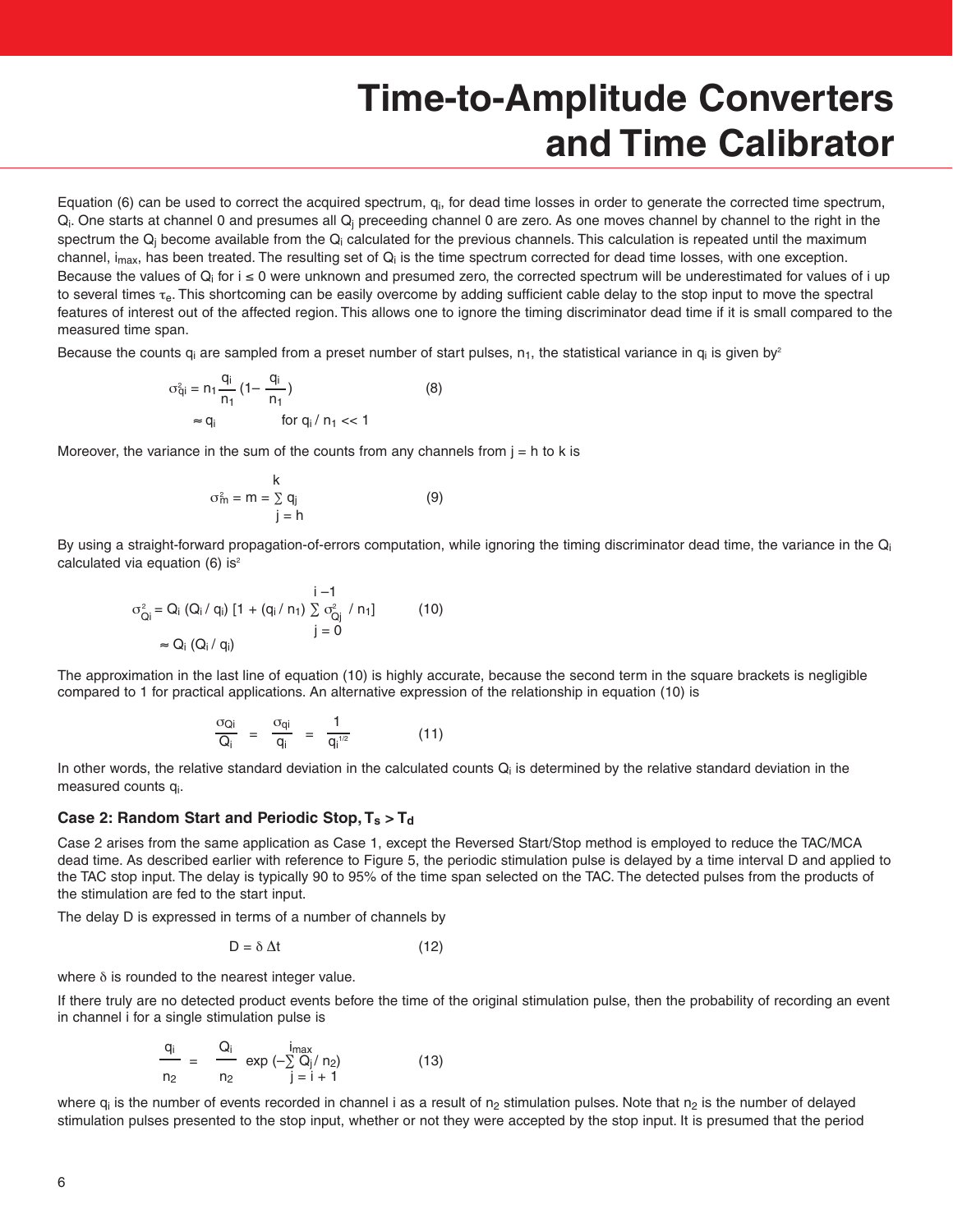between stimulation pulses, T<sub>s</sub>, is longer than the TAC/MCA dead time, T<sub>d</sub>, so that the TAC and MCA are always ready to process the events from the next stimulation pulse. (See Case 3 for the opposite situation:  $T_s < T_d$ .)

The probability of a recorded event is composed of two probabilities on the right-hand side of equation (13). The probability of an event arriving at the detector at a time destined to be categorized in channel i is  $Q_i / n_2$ . The exponential term describes the probability that no start pulses will preceed the desired start pulse in the time interval between the undelayed stimulation pulse and the arrival time of the start pulse in channel i. Because of the reversal of the start and stop inputs, the summation in the exponential must extend from  $j = i + 1$  to  $j = \delta$ . For convenience, the summation has been extended past  $j = \delta$  to  $j = i_{max}$ . If there truly were no detected start events prior to the undelayed stimulation pulse, the counts will be zero for all channels from  $\delta$  to i<sub>max</sub>.

To calculate the corrected counts,  $Q_i$ , from the measured counts,  $q_i$ , equation (13) must be applied by starting at  $i_{max}$  and working channel by channel to  $i = 0$ . Thus, the values needed for  $Q_i$  are available from the  $Q_i$  already calculated for higher channel numbers.

If there are significant uncorrelated background pulses arriving at the start input prior to the undelayed stimulation pulse the modification to equation (13) can be rather complicated.<sup>2</sup> One can avoid this complication by holding the start input gate closed until the undelayed stimulation pulse occurs. The start input gate is opened only for the interval from the occurance of the undelayed stimulation pulse until the arrival of the delayed stimulation pulse at the stop input. This permits the valid application of equation (13). In practice, a delay of the order of  $T_e$  may need to be inserted in the stop input to shift the prompt portion of the spectrum clear of the gating at  $i = δ$ .

As for Case 1, the statistical variance in the recorded counts is

$$
\sigma_{qi}^2 = q_i \tag{14}
$$

The variance in the calculated corrected counts is

$$
\sigma_{Qi}^2 = Q_i \left( Q_i / q_i \right) \tag{15}
$$

and

$$
\frac{\sigma_{Qi}}{Q_i} = \frac{\sigma_{qi}}{q_i} = \frac{1}{q_i^{1/2}} \tag{16}
$$

#### **Case 3: Random Start and Periodic Stop, Ts < Td**

This case is the same as Case 2, except that the period between stimulation pulses,  $T_s$  is less than the TAC/MCA dead time,  $T_d$ . Fluorescence lifetime spectrometry (Fig. 5) is a typical application. For simplicity in demonstrating the critical points, the discriminator dead time, T<sub>e</sub>, is ignored. If q<sub>i</sub> is the number of events recorded in channel i for n stimulation pulses, then the probability of recording an event in channel i for a single stimulation pulse is $2$ 

$$
\frac{q_i}{n} = \frac{Q_i}{n} \frac{\tau_s}{\exp(-\sum_{j=1}^{s} Q_j/n)} [1 - \beta_I \sum_{k=0}^{s} q_k/n - U \{i - (1 - \beta_F) \tau_s\} \sum_{k=0}^{s} q_k/n]
$$
(17)

The channel summation limit,  $\tau_s$ , is defined by

$$
T_s = \tau_s \Delta t \tag{18}
$$

and  $\tau_s$  is rounded to the nearest integer value.

The right-hand side of equation (17) consists of three probability factors. The first two are the same as in Case 2, except that  $n_2$  has been replaced with n, and the summation limit is set by the period between stimulation pulses,  $\tau_s$ . (It is presumed that the time span of the TAC is selected to be slightly longer than  $\tau_s$ .) The third factor consists of the terms in the square brackets, and this factor represents the probability of not accepting start events because the TAC/MCA is busy processing a previous event.

The dead time of the TAC and MCA can be written as the sum of the variable, measured, start-to-stop time,  $t_{ss}$ , and the constant processing time,  $t_d$ . (A constant conversion-time MCA is presumed.)

$$
T_d = t_{ss} + t_d \tag{19}
$$

Note that  $t<sub>d</sub>$  always begins on an accepted stop pulse and ends when the TAC/MCA combination can accept the next start pulse. (It is presumed that the MCA Busy signal gates the TAC Start Input.)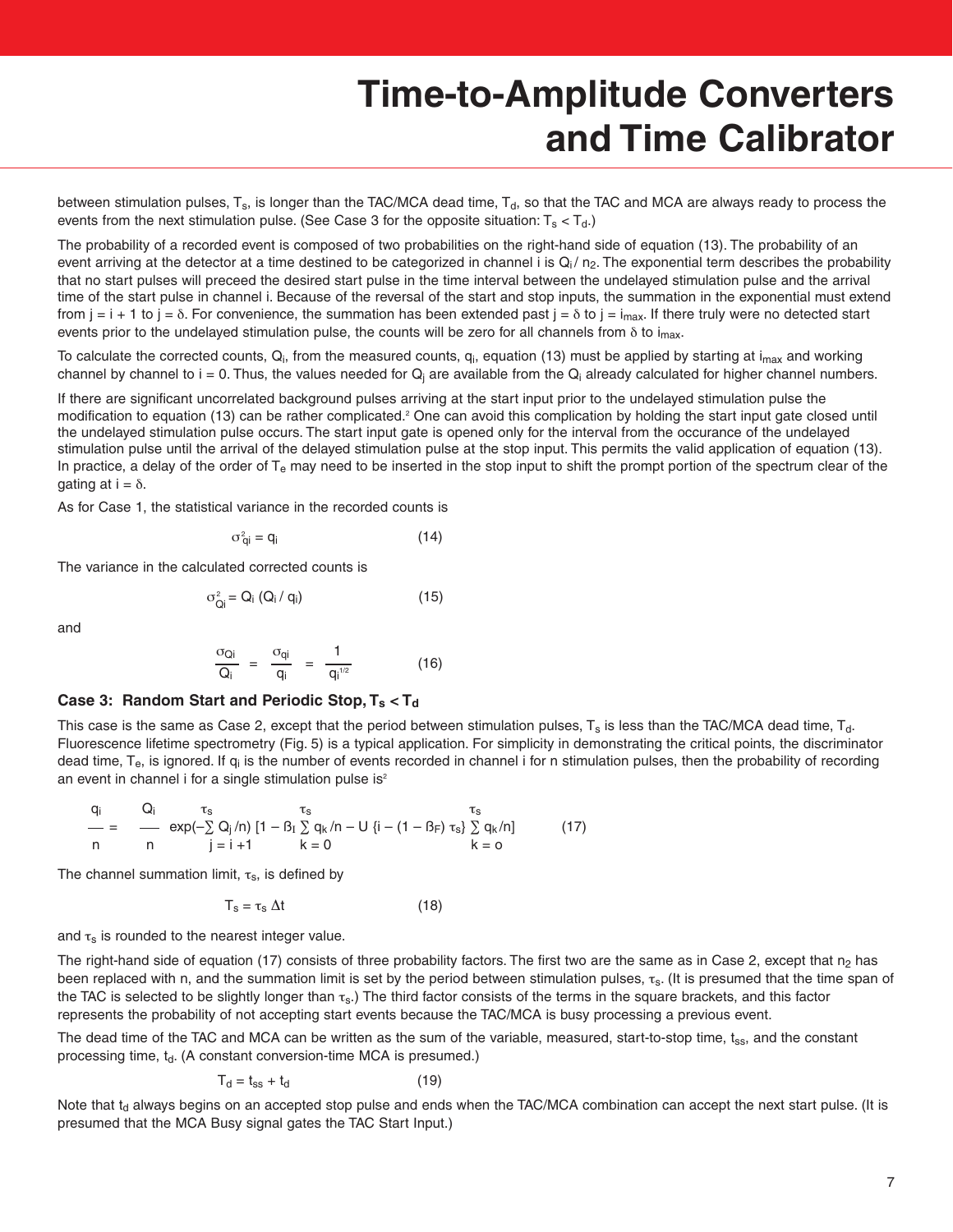It is convenient to express the results in terms of  $\beta$ , which is the ratio of  $t<sub>d</sub>$  to  $T<sub>s</sub>$ .

$$
t_d = \beta T_s = (\beta_I + \beta_F) T_s \tag{20}
$$

where  $B<sub>I</sub>$  is the integer part of  $B$ , and  $B<sub>F</sub>$  is the fractional part of  $B$ . With this definition in mind, the terms in the square brackets in equation (17) are explained as follows.

The second term in the square brackets is the probability that an event has been accepted in the previous  $B_I$  intervals of T<sub>s</sub>, causing the TAC/MCA to be busy when the desired start pulse arrives. The third term is the same probability, but for interval number  $B_1 + 1$ prior to the desired start pulse. This latter interval is important because it generates a busy period,  $t_d$ , that extends by an amount  $B_F T_s$ into the period that contains the desired start pulse. Consequently, only the earlier start pulses in the desired start-pulse interval are suppressed by this term. That fact is described in equation (17) by the unit step function

$$
U \{i - (1 - B_F) \tau_s\} = 1 \text{ for } i > (1 - B_F) \tau_s \tag{21}
$$
  
= 0 for  $i \le (1 - B_F) \tau_s$ 

This third term in the square brackets causes a distortion of the spectrum that is extremely difficult to correct, because it is difficult to measure and predict  $\beta_{\text{FT}_S}$ . The practical solution is to restrict the counting rate so that the error caused by the third term is less than 1%. This restriction requires

$$
\begin{array}{l}\n\tau_s \\
\sum q_k / n < 0.01 \\
k = 0\n\end{array} \tag{22}
$$

Note that equation (22) also quarantees that the distortion expressed by the exponential term in equation (17) will be <1%. It also ensures that the dead time effects of the timing discriminator are negligible, provided  $T_e < T_s$ .

For efficient throughput<sup>1</sup> the TAC/MCA dead time losses should be restricted to <50%. Because the second term in the square brackets dominates the dead time losses, this leads to the second restriction

$$
B_1 \sum_{k=0}^{\tau_s} q_k / n < 0.5 \tag{23}
$$

which typically requires  $B<sub>I</sub> < 50$ . The restrictions in equations (22) and (23) are easy to check by summing the counts recorded in the time spectrum and dividing by the corresponding number of stimulation pulses.

Clearly, Case 3 does not lead to a practical correction algorithm. Instead, equations (22) and (23) define the limits on the operating parameters necessary to avoid distortion. If it is sufficient to simply measure the shape of the time spectrum one can verify that conditions (22) and (23) are met and then use the recorded spectrum, qi.

If the absolute value of  $Q_i/n$  is required, one can apply a simple live time clock that turns off whenever the TAC/MCA combination is unable to respond to a start pulse. This will require feeding the TAC Busy signal to the MCA live time clock and connecting the MCA Busy signal to the Start Input Gate on the TAC so that the TAC/MCA combination is dead whenever the TAC or the MCA is busy. The live time clock corrects for the dominant dead time losses caused by the second term in the square brackets in equation (17). Under conditions (22) and (23) all other losses and distortion will be <1%. The basic principle of the live time clock<sup>1</sup> is expressed by

$$
\frac{Q_i}{t} = \frac{q_i}{t_L} \tag{24}
$$

Dividing the counts,  $q_i$ , recorded in the live time,  $t_L$ , yields the corrected event rate,  $Q_i / t$ . It follows that

$$
Q_i/n = (Q_i/t) / (n/t) = (q_i/t_L) / (n/t)
$$
 (25)

In other words, one divides the recorded counts by the livetime and by the known repetition rate of the stimulation pulses, n/t, in order to calculate  $Q_i/n$ . Because the  $q_i$  events are counted for a preset live time, the relative standard deviation in  $q_i$ ,  $Q_i$ , and  $Q_i/n$  is given by equation  $(16)^{1}$ .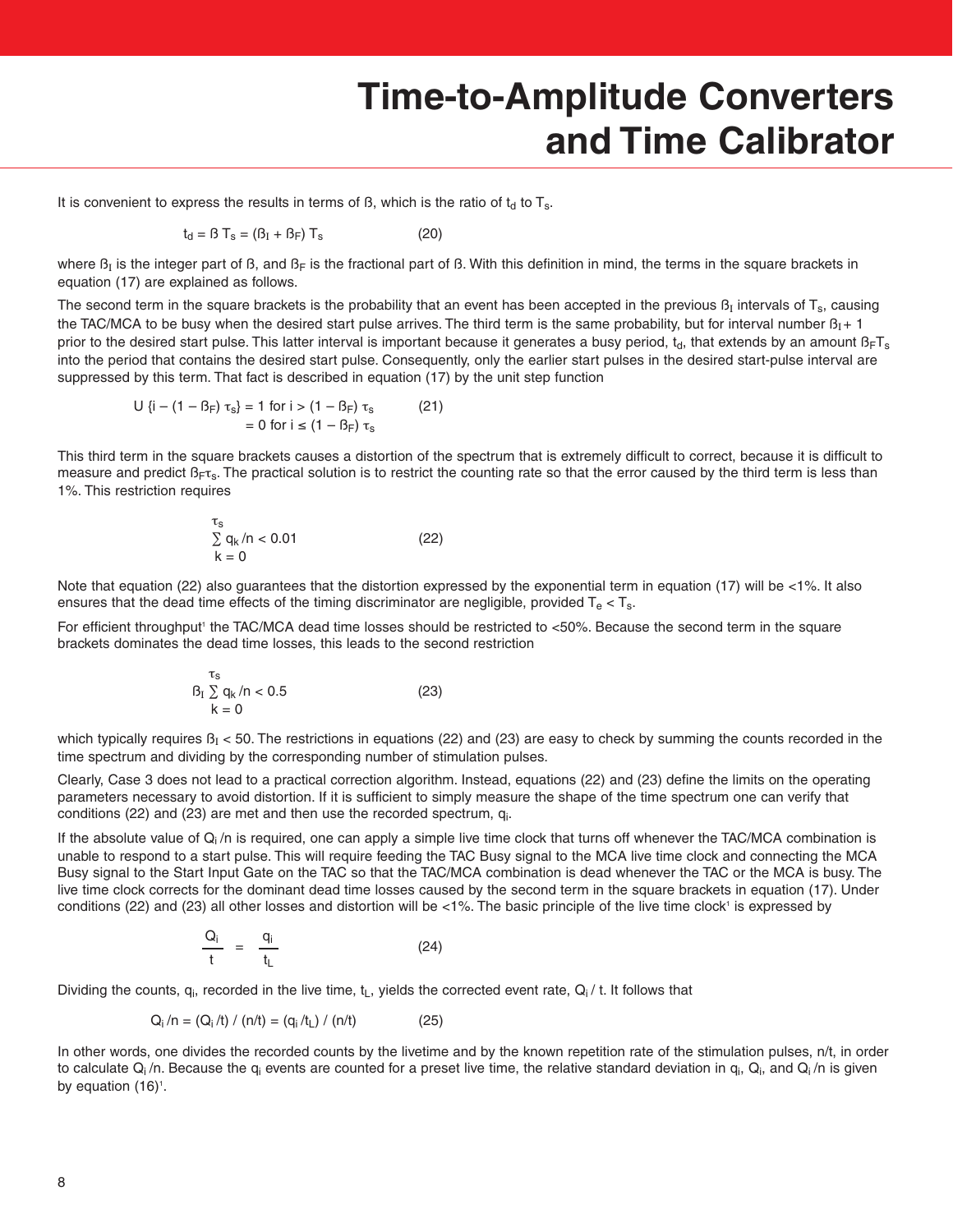#### **Case 4: Random Starts and Random Stops**

Random events are typically encountered at both the start and stop inputs when it is not possible to periodically stimulate the process to be measured. An example is the measurement of the lifetime of a excited state in a nucleus when the excited state is populated as the result of radioactive decay. For example, consider the emission of an alpha particle from a radioactive sample signaling the decay which forms the excited state, followed by the emission of a gamma ray marking the decay of the excited state to the ground state. The alpha particle detector supplies the pulse for the TAC start input, and the gamma ray detector feeds the stop input. Since the detection probability for both types of radiation is modest, there is a moderate probability that 1) a start event will be detected without detecting the correlated stop pulse, 2) a stop pulse will be detected without detecting the correlated start event, and 3) an uncorrelated pair of start and stop events will be recorded. These actions can cause dead time or uncorrelated background in the measured time spectrum.

If it is sufficient to measure the correct shape of the decay curve to extract the lifetime, then equations (4) through (11) of Case 1 provide an adequate description of the measurement. If the absolute probability of detecting a particular start-to-stop time interval is also required, the effect of dead time losses for the start input must be accounted for.

If the start events are randomly and uniformly distributed in time (constant counting rate), the throughput relationship is expressed by $^{12}$ 

$$
\frac{N_1}{n_1} = \exp(R_1 T_e) + U(T_d - T_e)R_1(T_d - T_e)
$$
 (26)

where  $N_1$  is the number of start events at the detector (before dead time losses) and  $n_1$  is the number of start pulses accepted by the TAC/MCA combination. U( $T_d - T_e$ ) is the previously defined step function, and  $R_1$  is the counting rate of start events at the detector, i.e.,

$$
R_1 = \frac{N_1}{t} \tag{27}
$$

Normally  $T_e \ll T_d$ , and equation (26) simplifies to the form for non-extending dead time.

$$
\frac{N_1}{n_1} = 1 + R_1 T_d = \frac{1}{1 - r_1 T_d}
$$
 (28)

where

$$
r_1 = \frac{n_1}{t} \tag{29}
$$

The simplest way to account for the relation in equation (28) is to use a simple livetime clock that turns off for the combined dead time of the TAC and MCA. The relationship between live time,  $t<sub>L</sub>$ , and real time, t, is given by<sup>1</sup>

$$
\frac{n_1}{t_L} = \frac{N_1}{t} = R_1 \tag{30}
$$

Consequently, the joint probability of detecting a start pulse and a stop pulse such that the start-to-stop time interval is destined for channel i is

$$
P_i = R_1 \frac{Q_i}{n_1 \Delta t} = \frac{n_1}{t_L} \frac{Q_i}{n_1 \Delta t} = \frac{Q_i}{t_L \Delta t}
$$
(31)

The division by  $t<sub>L</sub>$  and  $\Delta t$  expresses both the start and stop probabilities on a per-unit-time basis.

If the live time,  $t_L$ , required to record  $n_1$  accepted start pulses is measured, the relative standard deviation in  $t_L$  is given by 1

$$
\frac{\sigma_{\text{tl}}}{t_{\text{L}}} = \frac{\sigma_{\text{n1}}}{n_{\text{1}}} = \frac{1}{(n_{\text{1}})^{1/2}}
$$
(32)